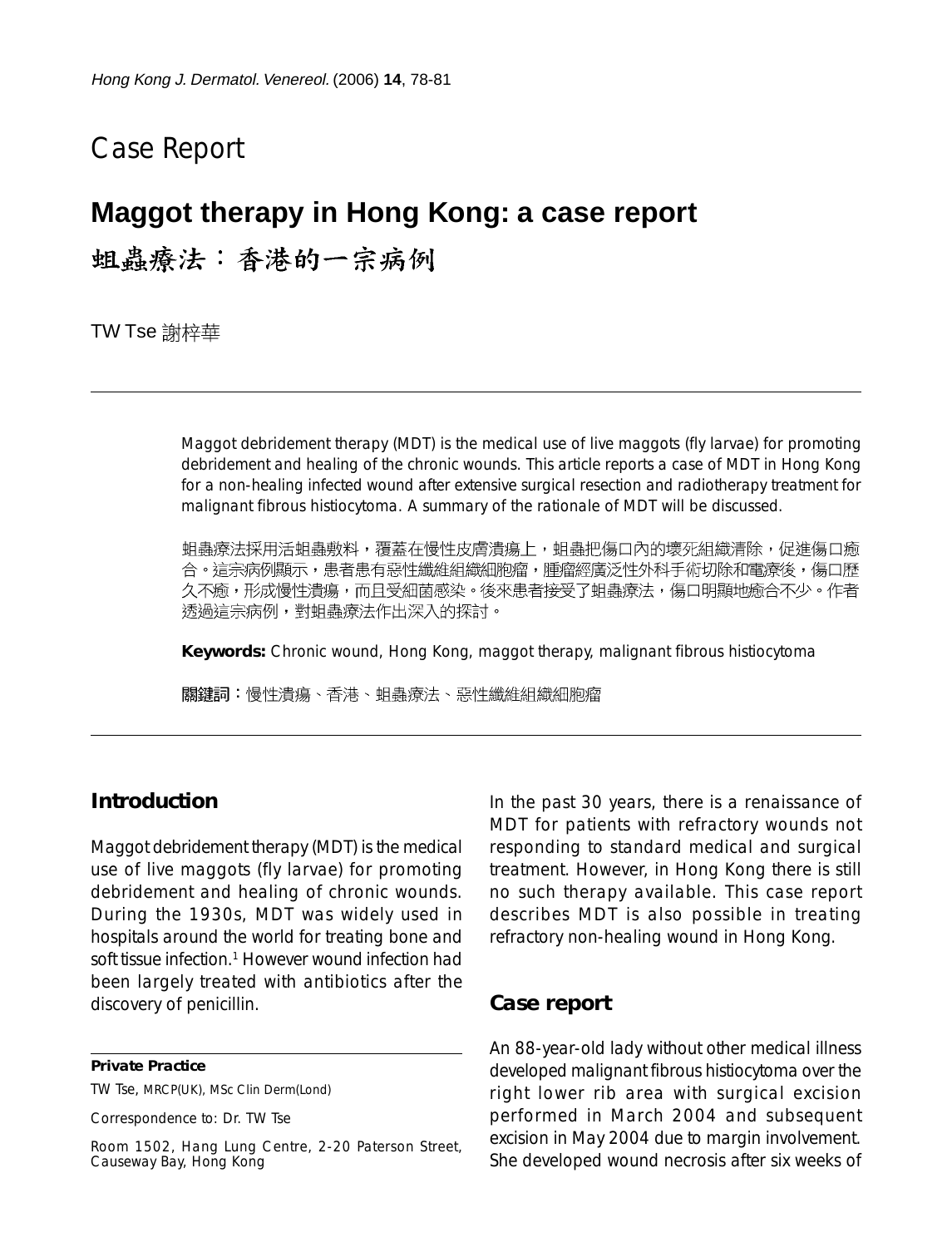radiotherapy and a chronic non-healing ulcer was resulted. Basic blood parameters ruled out diabetes mellitus, anaemia or hypoalbuminaemia as contributing factors for the poor healing. Despite 10 weeks of daily wound dressing by community nurse, there was no sign of healing. On presentation to the author in September 2004, a 5 cm x 3 cm triangular shaped wound of 2 cm depth (Figure 1), with a necrotic base and thick tough yellow slough was noted. The edge of the wound was fibrotic. There was no sign of surrounding cellulitis.

Surgical debridement under general anaesthesia was suggested but refused. The option of using MDT was discussed and agreed. Live maggots of Lucilia sericata (Biosurgical Research Unit, Bridgend, United Kingdom), was first applied to the wound on 7 October 2004 (Figure 2). Tailortrimmed duoderm film, maggots, a special sterile net, absorbable and then non-absorbable dressings were applied.

After two days the wound was inspected and maggots were cleaned up from the wound with normal saline and discarded in alcohol on day 3 (Figure 3). It showed dissolving slough and the wound was partially debrided. The wound was then dressed with chlorhexidine and packed with normal saline simple gauze. The initial five MDT were applied once weekly for a month. Partial debridement was observed each time but reaccumulation of yellow slough without granulation occurred few days after stopping MDT.

The next five treatment sessions were then accelerated with maggots being applied twice weekly until November 2004. Continuous sign of granulation and wound contraction were observed (3 cm x 2.5 cm x 1 cm). There was also softening of the wound edge with new epithelialization (Figure 4). In the next two months, the wound continued to show contraction, granulation with no recurrence of slough despite cessation of MDT.

**Figure 1.** Necrotic wound before maggot therapy.

**Figure 2.** Applying maggots to the wound with special sterile net.



**Figure 3.** Change of dressings showed maggots in the wound and the typical green exudates.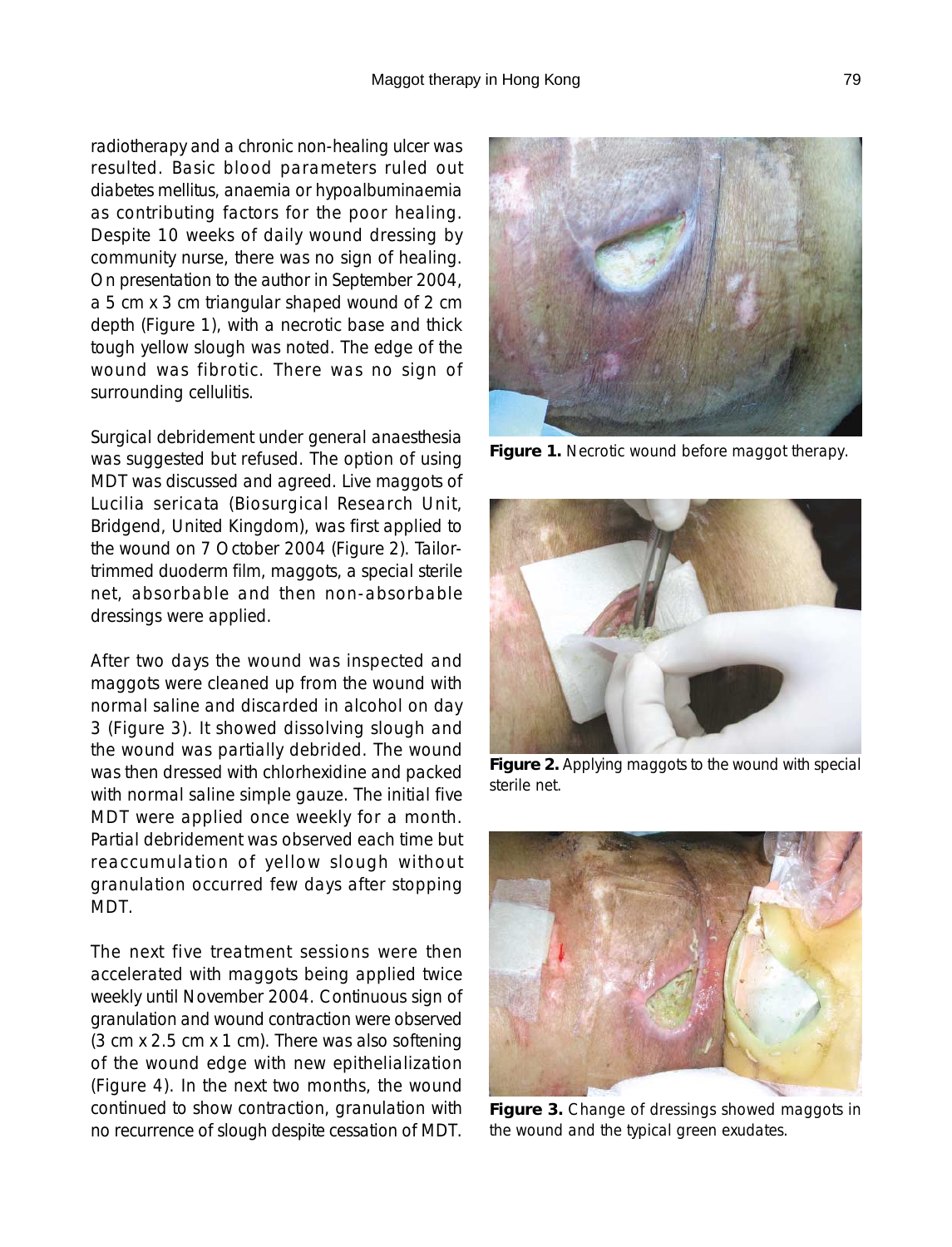

**Figure 4.** After 10th MDT. Wound contraction and re-epithelialization.

The wound became optimal enough for delayed suturing with local anaesthesia in February 2005. Near complete healing was achieved after suturing.

## **Discussion**

Maggots were first used clinically in promoting wound healing in the 1860s during the American Civil War, by J.F. Zacharias.<sup>2</sup> MDT has been successfully used to treat various types of intractable wound such as diabetic foot ulcer, pressure sore, post irradiation and venous ulcer.3 Clinically maggots clean up necrotic tissue in the wound without harming healthy tissue. This promotes rapid growth of granulation tissue and rapid conversion of necrotic and static ulcer to a healthy wound bed that can be grafted or surgically closed. On average, maggot treated wound can be debrided and covered 60% by healthy granulation tissue within three weeks.<sup>4</sup>

In this case, maggots were purchased commercially and used as soon as possible since they would die quickly with no food supply. Initially, the maggots were only applied for two to three days per week and discharge and slough recurred quickly during the rest days with little sign of granulation. After increasing the MDT to twice weekly, obvious signs of wound contraction, granulation and re-epithelialization were observed. Despite stopping the MDT, wound healing continued until to a size suitable for surgical suture under local anaesthesia two months after the last MDT. No side effect was observed throughout the treatment period. Experience on this case showed that MDT should be used continuously throughout the treatment course until the wound is optimised for further treatment such as surgical suturing.

The rationale and mechanism of MDT in promote wound healing include wound debridement, its antimicrobial activity and growth promoting activity. In the wound, fibrin would prevent the exchange of gases, growth factors and nutrients between plasma and dermis, leading to tissue anoxia, ulceration and the inhibition of angiogenesis and neovascularisation.5 Maggots not only eat away the dead necrotic tissue but previous experiments showed that the excretory/ secretory products (ESP) of Lucilia sericata contained chymotrypsin-liked and trypsin-liked activities that might promote wound healing and remodelling of extracellular matrix (ECM). The ESP solubilised fibrin clots and degraded fibronectin, laminin and acid-solubilised collagen types I and III.6 These might explain why the first half of the treatment was not so effective since the rest periods were too long for discharge and slough to reaccumulate, and prevent spreading of fibroblasts across the area and so hinder continuous healing process.

Antibacterial effect of maggots was demonstrated in experiments showing significant decreased amount of bacteria in the hindgut of maggots.7 Antibacterial agent was isolated from maggots which had a wide spectrum of activity against many resistant Gram negative (e.g. Escherichia coli, Salmonella and Pseudomonas aeruginosa) and Gram positive (e.g. Staphylococcus aureus, Streptococcus epidermidis, Listeria and Methicillin